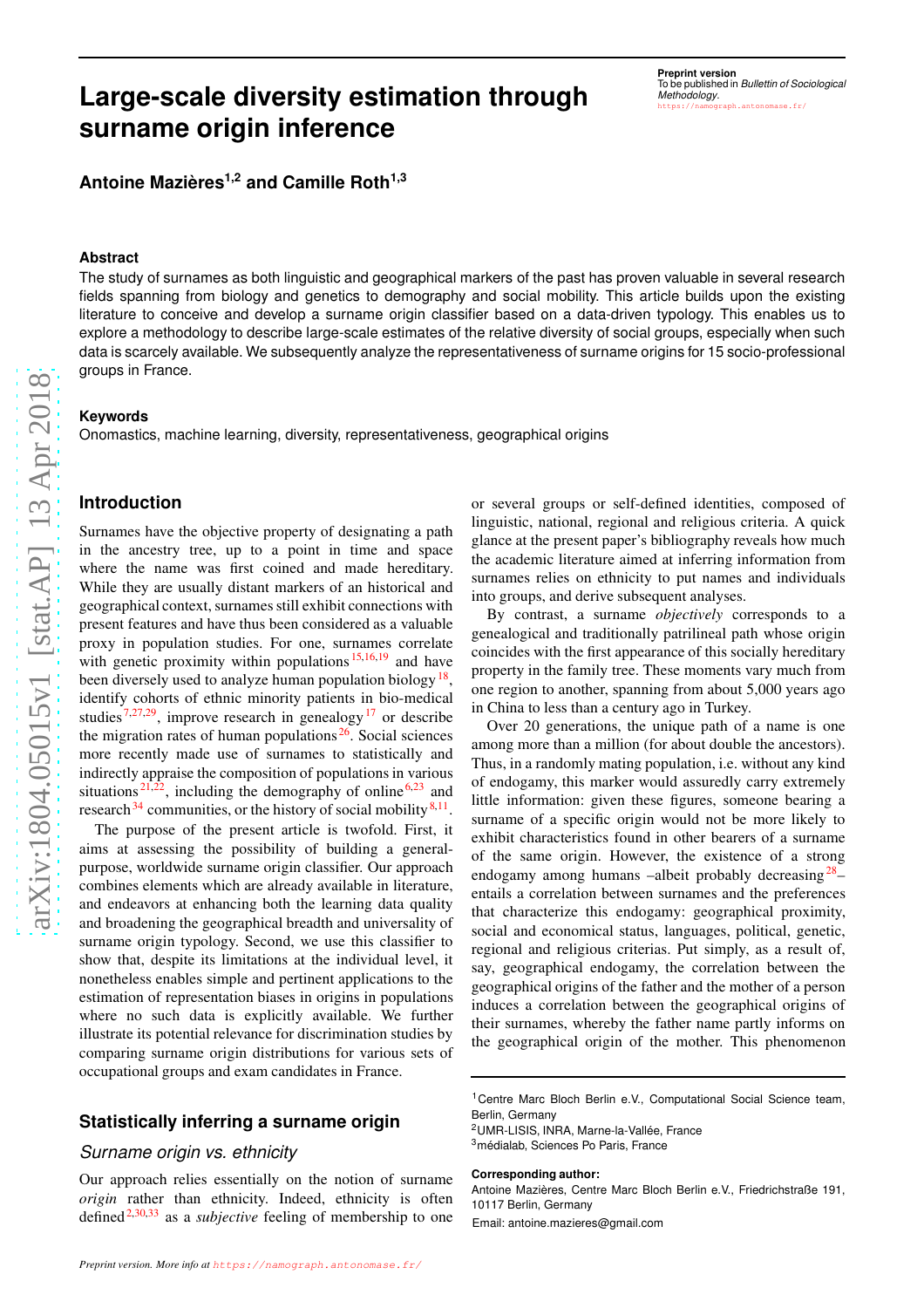is likely the common cause behind the significance of the results found in the above-cited studies.

With this in mind, ethnicity appears as a potentially uncertain detour through a context-dependent and highly subjective matter, while the reference to an origin offers a more objective description of the variations in features extracted from surnames. To speak of origins nonetheless demands that we make a decision on how we partition the world into distinct regions. At the very low level, to make matters simple and comparable, we first decided to use the present-day list of countries, acknowledging that no spatial or temporal partition of the world would be likely to take into account the wide diversity of overlaps between territories and populations at various points in time.

# *Crafting the learning data*

How could we, humans, be able to form an intuition on the origin of some surnames ? If one has never encountered the name "*Toriyama*", one might still correctly make a guess on its Japanese origin, for instance because of the way it sounds when being pronounced, or the pattern of letter ordering. This admittedly hints at the existence of a second, closely-related proxy: surnames were originally coined (and have also been modified) by speakers belonging to a given linguistic space. Some structural and recurrent linguistic properties are more likely to be found in surnames of the same origin.

Thus, we aim at creating a classifier able to infer sufficiently well the probable origin of a surname from its spelling. To take a simple example, the distribution of letters in a text usually yields a good prediction of its language, assuming sufficiently many words and prior knowledge of empirical distributions for a set of languages. While it would be ambitious to expect a decent precision from surname single letter distributions, the use of *subsets* of letters, including morphemes, appears much more promising. To define *learning features*, we thus decompose all surnames into various subsets of letters of size  $n$ , or "n-grams". This eventually constitutes the feature set for the whole dataset. We then describe a given surname by its distribution on these features.

Building a statistical model able to reproduce the above intuition at large scale for all origins means that we must first fit the model by using a large and diversified number of surnames labeled with their origins, or *training dataset*. To gather such learning examples, previous works relied on a variety of explicitly labeled sources including census data $^{23}$  $^{23}$  $^{23}$ , Olympic game participant records<sup>[20](#page-6-18)</[s](#page-6-10)up>, phone books<sup>22</sup> or even Wikipedi[a](#page-6-19) data<sup>1</sup>.

Another study used the PubMed search engine to extract scientific bibliographical records $31$ [.](#page-6-20) We follow a similar approach since this open data source<sup>1</sup> enables easy reproductibility of our research and provides an extensive volume of references with more than 25 million publications. For each record, we extracted author surnames and their affiliations when they were related to one of the 176 countries of the Natural Earth dataset<sup>2</sup>.

We assume that surnames whose affiliation distribution is heavily peaked for a given country are more likely to originate from that country. However, using PubMed data suffers from several biases, among which:

<span id="page-1-0"></span>

**Figure 1.** Clusters of surname origins

*Countries marked by a star (\*) are interpreted as misclassified and reassigned in the following manner: Philippines, Japan and Indonesia are assigned to the Asian cluster, Ethiopia to African. Papua New Guinea, Madagascar, Jamaica, Chad and Armenia are deleted from the dataset as they represented a very low number of initial observations.*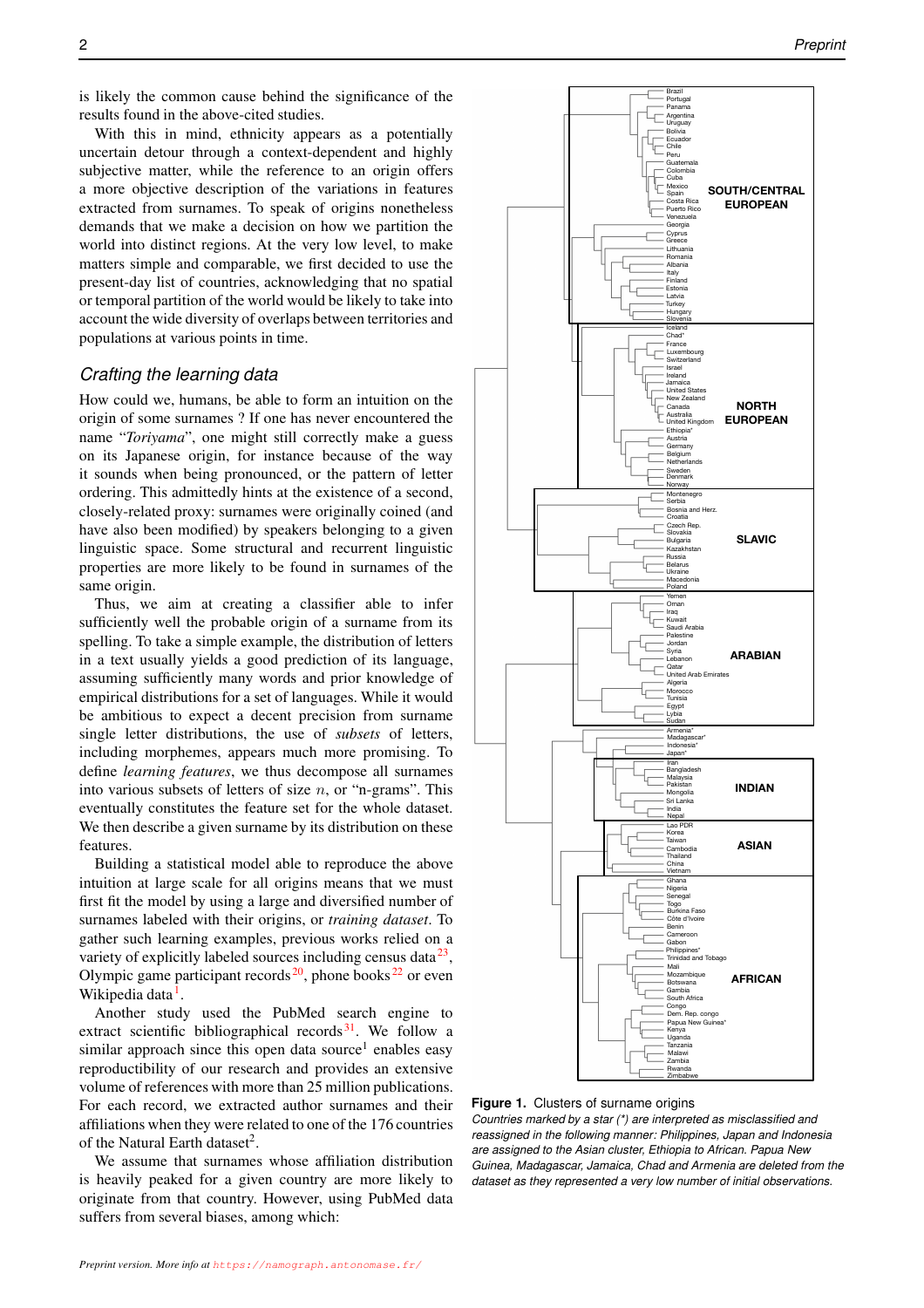- The increased nomadism of the scientific population, lowering the quality of the affiliation as a reliable origin.
- The heterogeneous academic activity of countries, over-sampling the most productive ones at the expense of others.
- The potential bias of medical publication databases in favor of Anglo-Saxon publication venues  $24$ , undersampling the rest of the world.

A first obvious step for counterbalancing these biases consists in considering surname frequencies, i.e. normalizing surname occurrences in a given country by the total number of occurrences for that country. Then, in an effort to restrain our training dataset to true positives, we use a measure of statistical dispersion, the Herfindahl–Hirschman Index  $(HHI)<sup>12,13</sup>$  $(HHI)<sup>12,13</sup>$  $(HHI)<sup>12,13</sup>$  $(HHI)<sup>12,13</sup>$ , to identify names whose presence is highly concentrated in one country only. We request a HHI of at least 0.8 as well as a maximal frequency over all countries of at least 0.0001 %. Even though this method eliminates some of the most common names, for they are susceptible to have spread all over the world, it narrows our focus to a set of about 650k surnames which we call "core names" and which we assign to the country where frequency is maximal.

# *A data-driven typology of surname origins*

Nonetheless, the number of these core names remains unevenly distributed across countries, partly as a result of the above-mentioned under-sampling. It goes from 163 names for Montenegro to 41k names for Spain, with an overall average of 5 145. Before training our model, we thus need to introduce coarser categories to achieve a minimal significance for each geographic area.

Keeping in mind the eventual goal of appraising overand under-representation of origins in socio-professional groups, we conservatively decide to categorize countries into a relatively small number of world regions. To do so, we first cluster countries according to the training features. More precisely, we created a large "country / n-gram" matrix whose rows are countries and columns are n-grams of core names: a cell indicates the frequency of a given n-gram among the core names of a given country. We then performed hierarchical clustering on this matrix using Ward linkage<sup>[32](#page-6-24)</sup>. This yields the dendrogram shown in Figure [1](#page-1-0) from which we may extract 7 rough categories of surname origins. We concretely aggregate countries by following the dendrogram in a monotonous manner from the bottom to the top while avoiding to merge categories belonging to strongly unrelated geographical areas. This process creates what appears to be an interpretable regionalization of the world at the cost of a very limited number of inconsistencies.

We relabel the original "surname-country" associations according to these clusters. We eventually train a classifier on this new "surname-world region" dataset, using the same learning features. Broadly, a classifier is a model (and, in practice, a function) which takes as inputs the learning features for a given observation (in our case, a surname and its letter subsets) and outputs a guessed label (in our case, an origin under the form of a world region).

The state of the art features a variety of methods such as hidden markov models and decision trees<sup>[1](#page-6-19)</sup>, recurrent neural

<span id="page-2-0"></span>**Table 1.** Number of core names (totals, while around 15% are used for the evaluation) and classifier performances for each cluster in terms of precision and recall.

| <b>Cluster</b> |         | Core names | Class. Perf. |        |  |
|----------------|---------|------------|--------------|--------|--|
|                | Total   | Evaluation | Precision    | Recall |  |
| African        | 30748   | 4529       | 0.43         | 0.61   |  |
| Arabian        | 31 272  | 4596       | 0.52         | 0.72   |  |
| Asian          | 44658   | 6754       | 0.61         | 0.77   |  |
| CS-European    | 189624  | 28668      | 0.81         | 0.71   |  |
| Indian         | 68145   | 10067      | 0.63         | 0.72   |  |
| N-European     | 216465  | 32469      | 0.78         | 0.62   |  |
| Slavic         | 65259   | 9843       | 0.64         | 0.84   |  |
| Total          | 646 171 | 96926      |              |        |  |

networks  $20$  or logistic regressions  $31$ . We focus on one of the most classical classifiers, called Naive Bayes, which in our case yielded the best overall results among a variety of other traditional approaches available in Scikit-learn<sup>[25](#page-6-25)</sup>, the python classification algorithm library we used.<sup>3</sup> Naive Bayes is a simple classifying technique consisting in estimating the probability that an object belongs to a certain class given a set of observed features. It applies the Bayes theorem on the probabilities that surnames exhibit certain features knowing that they belong to some origin. It additionally relies on the assumption that these features are statistically independent, i.e. the contributions of each of these features to the target probability are independent from one another, hence the "naive" qualification. In practice, we train the model on about 85% of the core name dataset while keeping aside about 15% of the core name dataset to evaluate model performance.

Classification performance is shown in Table [1](#page-2-0) and is expressed in terms of *precision* and *recall*, along with the corresponding set sizes. For instance, the model achieves a precision of 61% for Asian and a recall of 77%, meaning that 61% of names guessed as "Asian" belong to the Asian cluster, while 77% of names belonging to the Asian cluster are correctly guessed (recalled by the model) as "Asian". Success differs significantly from one class to another, with very satisfying results for the Central/South European and Slavic clusters and quite moderate performance for the African cluster. How much of this error is due to the lack of academic data in certain areas or the difficulty to identify pattern in surnames of a specific area is yet to be determined.

Notwithstanding, since we are interested in comparing the over- and under-representation of surname origins *between* two socio-professional populations of a given country, we contend that this type of error does not significantly jeopardize our aim. We first postulate that classification errors for a given surname origin remain homogeneous from one dataset to the other, i.e. that the names of a given origin are globally going to be classified (and misclassified) with the same success in both datasets. In other words, irrespective of their proportion within a given dataset, we assume that all surnames of, say, Indian origin, will be as often correctly recalled by our algorithm as Indian in all datasets, i.e. 71.8% of the time (and errors will be distributed across other origins in similar proportions for all datasets). Put differently, we suppose that names which pose inference problems w.r.t. our model are roughly distributed homogeneously and are not biased across datasets (for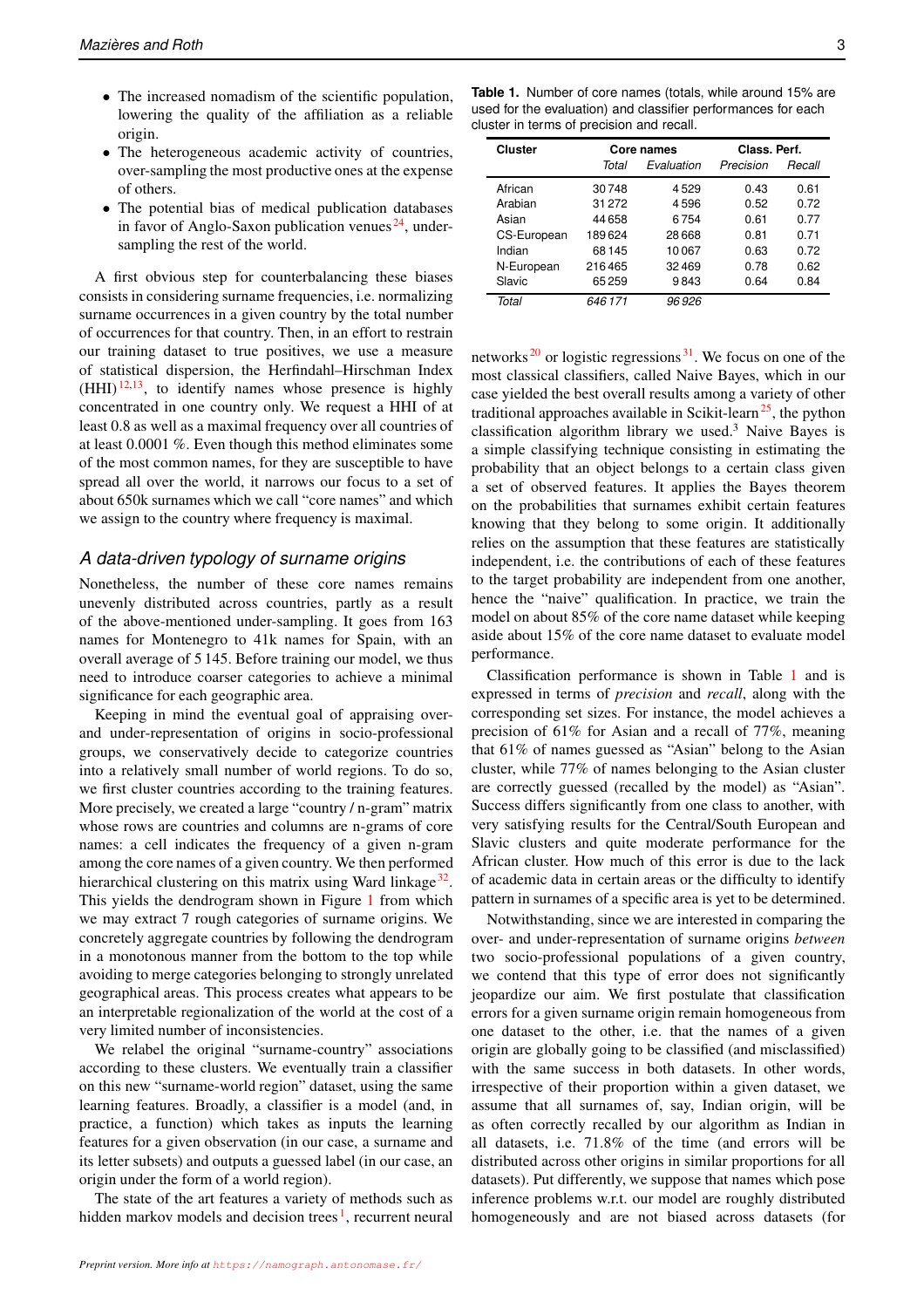<span id="page-3-0"></span>**Table 2.** Confusion matrix C. This matrix shows the number of names from the evaluation sets (see Tab. [1\)](#page-2-0) of an actual origin (in columns) which are guessed as belonging to a given origin (in rows). The first subrow indicates total numbers, the second subrow refers to proportions within an actual origin.

| Guessed       | <b>Actual origin</b> |       |       |            |        |       |        |
|---------------|----------------------|-------|-------|------------|--------|-------|--------|
| origin        | Afr.                 | Arab. | Asian | <b>CSE</b> | Indian | NE    | Slavic |
| African       | 2763                 | 165   | 381   | 1081       | 460    | 1441  | 157    |
| $\frac{9}{6}$ | 61.0                 | 3.59  | 5.64  | 3.77       | 4.60   | 4.44  | 1.60   |
| Arabian       | 159                  | 3292  | 84    | 577        | 598    | 1549  | 77     |
| $\frac{9}{6}$ | 3.51                 | 71.6  | 1.24  | 2.01       | 5.94   | 4.77  | 0.78   |
| Asian         | 319                  | 113   | 5200  | 831        | 716    | 1147  | 174    |
| $\frac{9}{6}$ | 7.04                 | 2.46  | 77.0  | 2.90       | 7.11   | 3.53  | 1.77   |
| CS-Eur.       | 258                  | 128   | 274   | 20364      | 299    | 3535  | 324    |
| $\frac{9}{6}$ | 5.70                 | 2.79  | 4.06  | 71.0       | 2.97   | 10.9  | 3.29   |
| Indian        | 273                  | 487   | 420   | 991        | 7226   | 1862  | 191    |
| $\frac{9}{6}$ | 6.03                 | 10.6  | 6.22  | 3.46       | 71.8   | 5.73  | 1.94   |
| N-Eur.        | 643                  | 351   | 315   | 3254       | 609    | 20183 | 670    |
| $\frac{9}{6}$ | 14.2                 | 7.64  | 4.66  | 11.4       | 6.05   | 62.2  | 6.81   |
| Slavic        | 114                  | 60    | 80    | 1570       | 159    | 2752  | 8250   |
| %             | 2.52                 | 1.31  | 1.18  | 5.48       | 1.58   | 8.48  | 83.8   |
|               | 4529                 | 4596  | 6754  | 28668      | 10067  | 32469 | 9843   |
| $\frac{9}{6}$ | 100                  | 100   | 100   | 100        | 100    | 100   | 100    |

example, if "Toriyama" is misclassified, we assume that it is no more or less present among Asian names in one dataset than in another one).

We nonetheless have to consider that classification errors vary across origins. This is shown by the confusion matrix on Table [2.](#page-3-0) Here, names of Arabian origin are guessed as Asian 2.46% of the time, while it is about 7.04% for names of African origin. Even if the above assumption enables us to use the same confusion matrix for all datasets, we still have to adjust guesses knowing that the algorithm exhibits some propension to over-/under-estimate depending on the origin. In other words, knowing that a proportion of names which *actually* belong to a given origin are *guessed* as belonging to another origin, we correct guesses to infer back the probability of actual origin for a given guess  $P(\text{actual} =$  $j$ |guessed = i). In practice, we multiply guessed numbers of surname origins by this probability which we extract from C by Bayesian inference.<sup>4</sup>

# **Estimating origin-based discrimination in France**

### *Datasets and estimation methodology*

We now illustrate the method on 15 datasets representing various areas of French society, see Table [3.](#page-3-1) Three datasets are linked to political functions (*Mayors*, *Parliament Members* and *Senators*), five of them represent various types of occupations (*Pharmacists*, *Lawyers*, *Accountants*, *Veterinarians*, *Researchers*), and six are made of lists of candidates to various state exams (*Brevet*, *Baccalauréat*, *BEP*, *CAP*, *BTS*, *Professional Baccalauréat*). The *École Polytechnique* dataset lists students at one of the most highlyranked engineering school in France.

From the list of surnames of each dataset, we apply the classifier to obtain vectors of values representing the guessed distributions of surname origins according to our typology. Note that this approach works by construction at the level of groups and may not be used at the level of individuals: to take an example from a distinct context, if we know that the given name "Camille" is about 80% of the time a female name, we are not able to draw a precise conclusion on the gender of a given Camille, while we can say that a group of 100 Camille is likely to be around 80% female.

<span id="page-3-1"></span>

|                  |  |  | Table 3. List of datasets along with the corresponding numbers |  |
|------------------|--|--|----------------------------------------------------------------|--|
| of observations. |  |  |                                                                |  |

| Name                         | List of surnames of all                                                                            | nb. obs. |
|------------------------------|----------------------------------------------------------------------------------------------------|----------|
| Brevet                       | Candidates to Diplôme National du<br>Brevet in 2008 <sup>5</sup>                                   | 562,952  |
| Baccalauréat                 | Candidates<br>nationwide<br>the<br>to<br>Baccalauréat<br>(Général<br>and<br>Technologique) in 2008 | 435,645  |
| BEP                          | Candidates to Brevets d'Études Pro-<br>fessionnelles in 2008                                       | 116,814  |
| CAP                          | Candidates to Certificats d'Aptitude<br>Professionnelle in 2008                                    | 98,364   |
| BTS                          | Candidates to Brevets de Technicien<br>Supérieur in 2008                                           | 87,917   |
| Professional<br>Baccalauréat | Candidates to Baccalauréats Profes-<br>sionnels in 2008                                            | 80,672   |
| Pharmacists                  | Pharmacists registered in their Ordre<br>Professionnel in 2017 <sup>6</sup>                        | 73,422   |
| <b>Mayors</b>                | Mayors of French cities ("communes")<br>in 2014 $^7$                                               | 36,628   |
| Parisian Lawyers             | Lawyers registered in the Parisian Bar<br>Association in 2017 <sup>8</sup>                         | 32,021   |
| École Polytechnique          | Students at <i>École</i><br>Polytechnique<br>$(1958 - 2016)^9$                                     | 23,058   |
| Accountants                  | Accountants registered in their Ordre<br>Professionnel in 2017 <sup>10</sup>                       | 20,946   |
| Veterinarians                | Veterinary physicians registered<br>in<br>their Ordre Professionnel in 2017 <sup>11</sup>          | 15,710   |
| Researchers                  | Researchers at Centre National de la<br>Recherche Scientifique in 2017 <sup>12</sup>               | 12,657   |
| <b>Parliament Members</b>    | Parliament Members of Assemblée<br>Nationale (1958-2016) <sup>13</sup>                             | 8,326    |
| Senators                     | Senators of the French V <sup>th</sup> Republic<br>14<br>$(1958 - 2017)$                           | 1,710    |

In order to show how the diversity in terms of surname origins of certain subgroups of the population departs from that of a common reference point, we rather focus on dataset-to-dataset comparisons rather than raw distributions. In other words, comparing surname origin distribution across datasets enables us to assess the extent and magnitude of the divergence in the representativeness of groups of people with a given surname origin and, more broadly, the fact that some datasets and some origins exhibit the same pattern of divergence, likely indicative of similar underlying processes.

There is no public and unbiased source of data which covers surnames of the French population in order to perform such comparaisons. Therefore, we chose the *Brevet* dataset as a point of comparison since it represents the most widely passed exam in France and therefore, a wide sample of people who lived in France and were generally aged 14-15 as of 2008, hence 23-24 as of 2017. As such, it is also likely to exhibit a bias towards younger people.

Simply calculating the ratio between each target dataset and *Brevet* yields the results shown in figure [2,](#page-4-0) which enables the observation of several profiles of representativeness among the datasets described in table [3.](#page-3-1) As such, values higher (resp. lower) than 1 correspond to surname origins which are over-represented (resp. under-represented) compared with their presence in *Brevet* (logically, *Brevet* exhibits a flat profile where all origins have a ratio of 1). Of course, these ratios do not render the fact that some categories are significantly more populated than others: this is typically the case for "North European", which is the most common surname origin found in these French datasets. As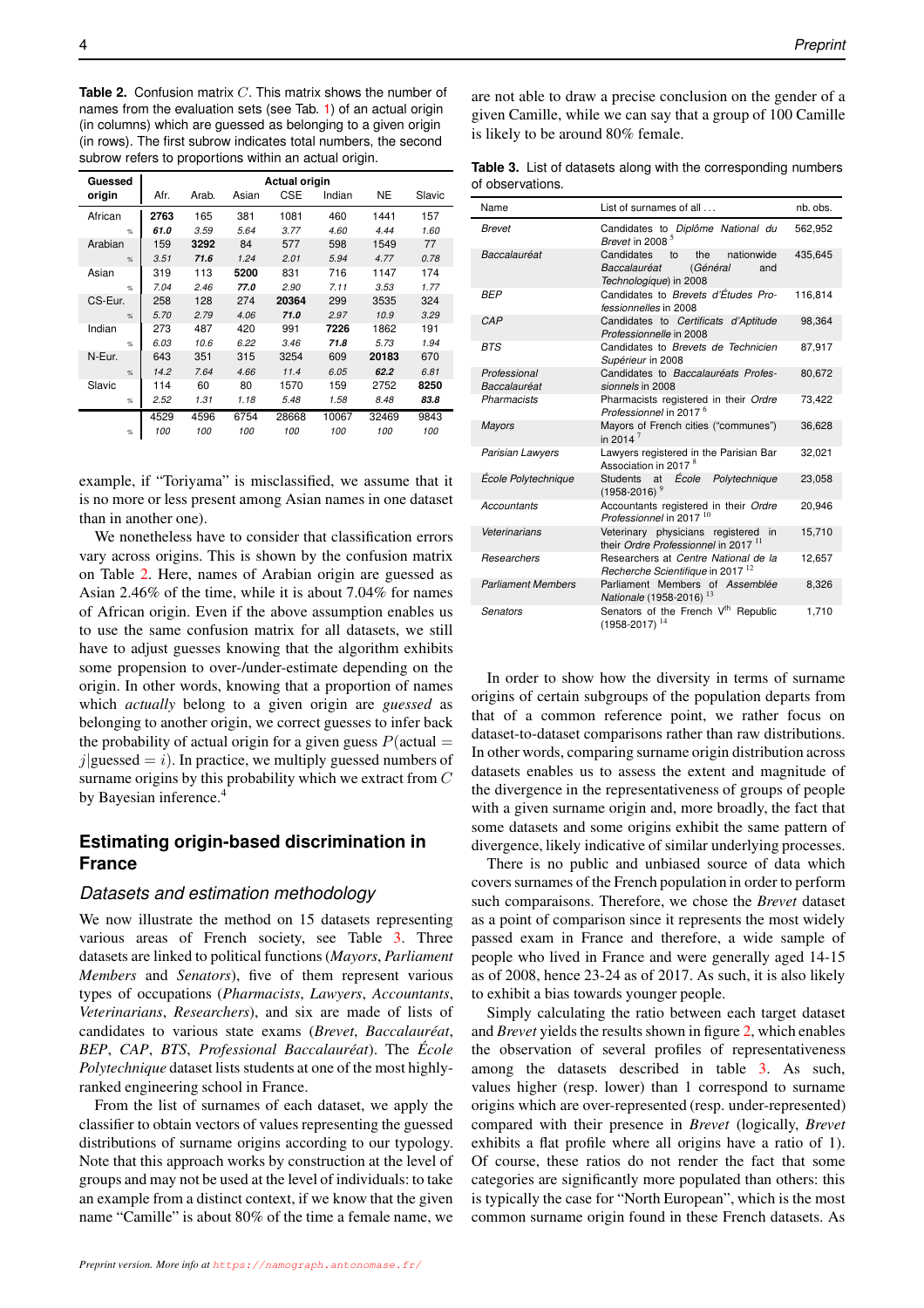<span id="page-4-0"></span>

**Figure 2.** Over-/under-representation of surname origins among all datasets. Each graph shows the ratios between the target dataset and the reference dataset (*Brevet*) for each origin category. A logarithmic scale is used to depict equivalent over- or under-representation ratios at equal distance from the y=1 reference line.

a result, large under- or over-representation of less populated categories may have a relatively marginal effect on the overor under-representation of the most populated category. The graphs of figure [2](#page-4-0) should be read with this provision in mind: because of their sheer presence in all datasets, North European surnames ratio are often grouped around 1, while other categories may vary significantly below or above 1. In other words, these ratios tend to emphasize the over- or under-representation of minority categories, rather than the strong presence of the majority category — this can prove useful in the context of discrimination studies.

Besides, datasets and origins can be grouped according to the similarity of their divergence profiles, using for instance a simple hierarchical clustering based on the Canberra distance. Graphs in figure [2](#page-4-0) have been organized according to this proximity in order to display and emphasize datasets or origins behaving in a comparable manner.

### *Preliminary results: observations*

While we do not aim at discussing in detail the implications of such and such bias in some dataset, we may emphasize a few trends to illustrate the interpretation of the results.

All elective political functions (*Mayors*, *Parliament Members*, *Senators*) together with *Veterinarians*, exhibit a marked over-representation of Northern European surnames. On the other hand under-representation, when it appears in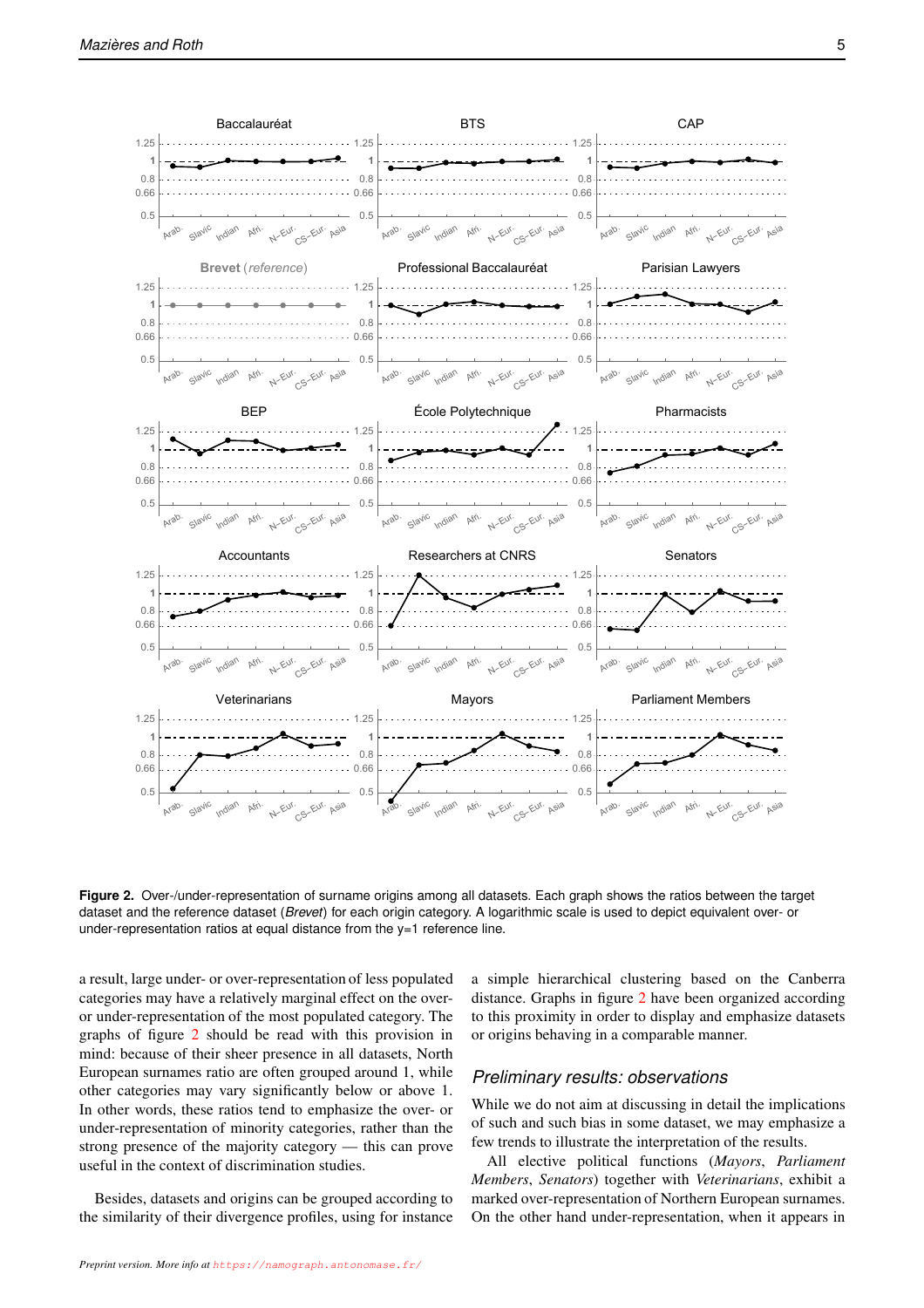these four datasets, is much more pregnant than in other datasets. It is actually spread among the remaining origins by following a comparable pattern across all four datasets, with Arabian names being the most significantly affected, closely followed by Slavic, Indian and African surnames.

State exams show an overall smoother profile, with *Baccalauréat*, *BTS* and *CAP* having the almost exact same distributions while *Professional Baccalauréat* and *BEP* display slightly different configurations. Interestingly, some datasets exhibit specific over-representation peaks for a single surname origin, such as African for *Wikipedia*, Asian for *École Polytechnique* and Slavic for *Researchers*.

Some additional patterns emerge by examining these results along origins rather than datasets. For one, the under-representation of Arabian names is constant across all datasets, to the exception of *BEP*. Surnames of Asian origin are generally under-represented in elective functions, while their strongest over-representation occurs for two groups related to higher education, *École Polytechnique* and *Researchers*. As said above, North European surnames represent, in absolute numbers, the bulk of inferred origins. Their representativeness is generally close to 1, indicating no remarkable *relative* variation across datasets, from *Brevet* to *Parliament Members*, even though the ratio rises slightly above 1 for the last four datasets, possibly as a result of the strong under-representation of other origins.

### *Contribution scope and future work*

There is an undefined leap between the statistical observation of representativeness and fairness, between under-representation and discrimination and between overrepresentation and privilege. For instance, while we can say that a discrimination often implies an under-representation, the inverse is not necessarily true  $14$  and discrimination is usually evaluated on multiple complementary dimensions<sup>[9](#page-6-27)</sup>, both qualitative and quantitative. Moreover, our method does not yet take into account other socio-demographic variables to control for the existence of common causes to the results. This would make it possible to say that, for instance, there is more of such surname origin in a given dataset because such origin is over-represented in such sociodemographic segment, which is itself over-represented in the population of the said dataset. Taking for example the most under-represented case in our results — mayors with Arabian surnames — one may conclude that it illustrates a well-known discrimination in France  $5.10$  $5.10$  towards people of Arabian origins in elective functions. However, it is unclear how much of this ratio may be explained by discrimination or, for instance, by a uneven geographical presence of a given group of immigrants, or descendants thereof<sup>[4](#page-6-30)</sup>.

The results presented here should be further examined and perhaps challenged both for their statistical significance and historical relevance. In this respect, our article simply acknowledges that the study of representativeness is part of discrimination studies, whereby methods for large-scale estimation of the former contribute to the latter. Our results could be nuanced with expertise of the demography of each socio-professional group considered here together with in-depth knowledge of the history of colonization and immigration in France<sup>[3](#page-6-31)</sup>.

Finally, while we applied our methodology to datasets representative of certain groups in French society, comparisons with other contexts (countries, world regions, transnational entities) with the help of relevant surname datasets could yield fruitful insights on both our method and on possible interpretations.

### *Concluding remarks*

The aim of this article lies in demonstrating the feasibility of a technique of estimation of representativeness based on a combination of open data sources, in contexts where data explicitly documenting individual origins may be difficult to process. We endeavored at showing that these methods can work in the absence of public data and/or data specifying distribution priors  $\frac{6}{5}$  $\frac{6}{5}$  $\frac{6}{5}$  or a priori ethnic taxonomies<sup>[1](#page-6-19)</sup>.

By making the model available to anyone and relying on data open sources, we hope to encourage further exploration and improvements of such techniques, especially in the context of discrimination studies and the discussion of the specific biases corresponding to present and future datasets.

### **Acknowledgements**

The authors would like to thank Telmo Menezes, Mikaela Keller, Elian Carsenat, Jean-Philippe Cointet, Élise Marsicano, Fabien Jobard, Jérémy Levy and Mélanie Bourgeois for their help with this research.

### **Funding**

This paper has been partially supported by the "Algodiv" grant (ANR-15-CE38-0001) funded by the ANR (French National Agency of Research).

### **Notes**

- 1. Using the query 1800:2020[dp] on <https://www.ncbi.nlm.nih.gov/pubmed/>
- 2. Natural Earth Data, 1:110m Cultural Vectors, http://www.naturalearthdata.com/downloads/110m-cult
- 3. We concretely apply a multinomial naive Bayes model with an additive (Laplace/Lidstone) smoothing parameter of 0.1. A programming notebook is available to observe and reproduce all steps described here: <https://namograph.antonomase.fr/>
- 4. More precisely, we compute  $P(\text{actual} = i | \text{guessed} = j)$  as  $C_{ij}/\sum_{j'} C_{ij'}$ . Moreover, since the confusion matrix is computed using prior proportions of surname origins extracted from Pubmed, it is likely to be based on priors which very significantly diverge from the average proportions of surname origins in the "general" French population. To accommodate for the Pubmed bias as much as possible, we adjust the priors of the confusion matrix so that they match a distribution guessed initially by the uncorrected classifier on the Brevet dataset. This uncorrected distribution yields respectively 4.8, 8.3, 3.1, 20.7, 3.4, 57.1 and 2.6 % for each of the origins: African, Arabian, Asian, Central SE, Indian, NE, and Slavic. We thus correct the original confusion matrix of Table [2](#page-3-0) by making column sample sizes proportional to these figures. In other words, the confusion matrix that we eventually use exhibits a structure more similar to that of the initially guessed Brevet proportions than the Pubmed ones.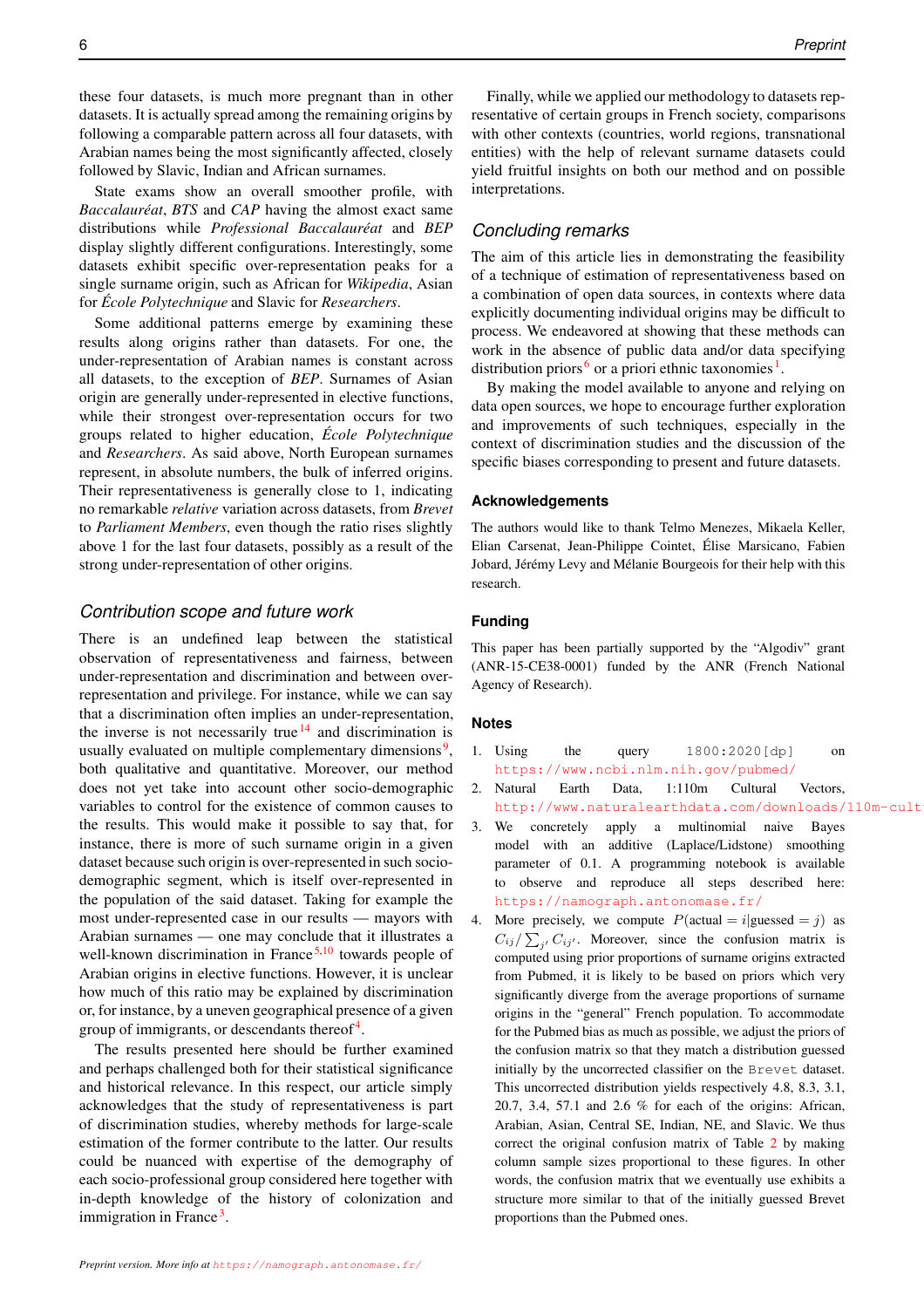- 5. Source for all 2008 exams: <http://www.bankexam.fr/resultat/2008>
- 6. Source: Online directory of the *Ordre National des Pharmaciens*, <http://www.ordre.pharmacien.fr/annuaire/pharmacien>.
- 7. Source: French gouvernment open data repository, https://www.data.gouv.fr/fr/datasets/liste-des
- 8. Source: Online directory of the Parisian Bar Association, <http://www.avocatparis.org/annuaire>
- 9. Source: Alumni online directory of École Polytechnique, <https://www.polytechnique.org/search>
- 10. Only independent, salaried and honorary accountants. Source: Online directory of the *Ordre National des Experts-Comptables*, <http://www.experts-comptables.fr/annuaire>
- 11. Source: Online directory of the *Ordre National des Vétérinaires*, https://www.veterinaire.fr/outils-et-servicefo/trouve<del>co</del>w (1985) *Surnames and genetic structure*, volume 1.
- 12. Only tenured researchers. Source: CNRS Online directory,
- 13. Source: French National Assembly online databasem http://www.assemblee-nationale.fr/sycomore/list*Procedings of the 26th IJCAU had natheal 48int Conference*
- 14. Source: Bibliographical notices of French Senators, <https://www.senat.fr/elus.html>

### **References**

- <span id="page-6-19"></span>1. Ambekar A, Ward C, Mohammed J, Male S and Skiena S (2009) Name-ethnicity classification from open sources. In: *Proceedings of the 15th ACM SIGKDD international conference on Knowledge Discovery and Data Mining*. ACM, pp. 49–58.
- <span id="page-6-15"></span>2. Barth F (1998) *Ethnic groups and boundaries: The social organization of culture difference*. Waveland Press.
- <span id="page-6-31"></span>3. Beauchemin C, Hamel C and Simon P (2016) *Trajectoires et origines: enquête sur la diversité des populations en France*. Ined éditions.
- <span id="page-6-30"></span><span id="page-6-8"></span>4. Brutel C (2016) La localisation géographique des immigrés: Une forte concentration dans l'aire urbaine de paris. *INSEE Première* .
- <span id="page-6-28"></span><span id="page-6-5"></span>5. Cediey E and Foroni F (2007) Les discriminations à raison de «l'origine» dans les embauches en france. *Bureau International du Travail* .
- <span id="page-6-17"></span><span id="page-6-11"></span>6. Chang J, Rosenn I, Backstrom L and Marlow C (2010) epluribus: Ethnicity on social networks. *ICWSM* 10: 18–25.
- <span id="page-6-6"></span><span id="page-6-4"></span>7. Choi BC, Hanley J, Holowaty EJ and Dale D (1993) Use of surnames to identify individuals of chinese ancestry. *American journal of epidemiology* 138(9): 723–734.
- <span id="page-6-13"></span>8. Clark G (2014) *The son also rises: surnames and the history of social mobility*. Princeton University Press.
- <span id="page-6-27"></span><span id="page-6-20"></span><span id="page-6-16"></span>9. Delattre É, Leandri N, Meurs D and Rathelot R (2013) Trois approches de la discrimination: évaluations indirectes, expérimentation, discriminations ressenties. *Économie et statistique* 464(1): 7–13.
- <span id="page-6-29"></span>10. Foroni F, Ruault M and Valat E (2016) Discrimination à l'embauche selon «l'origine»: que nous apprend le testing auprès de grandes entreprises? *Ministère du Travail* .
- <span id="page-6-24"></span><span id="page-6-14"></span>11. Güell M, Mora JVR and Telmer CI (2015) Intergenerational mobility and the informational content of surnames. *Review of Economic Studies* 82: 693–735.
- <span id="page-6-22"></span>12. Herfindahl OC (1950) *Concentration in the steel industry*. PhD Thesis, Columbia university New York.
- <span id="page-6-23"></span>13. Hirschman AO (1945) *National power and the structure of foreign trade*, volume 105. Univ of California Press.
- <span id="page-6-26"></span>14. Jobard F and Nevanen S (2007) The color of judgmentdiscrimination in rulings on cases involving offenses against french police officers, 1965-2005. *REVUE FRANCAISE DE*
- *SOCIOLOGIE* 48(2): 243–+.
- <span id="page-6-0"></span>15. Jobling MA (2001) In the name of the father: surnames and genetics. *TRENDS in Genetics* 17(6): 353–357.
- <span id="page-6-1"></span>16. King TE, Ballereau SJ, Schürer KE and Jobling MA (2006) Genetic signatures of coancestry within surnames. *Current biology* 16(4): 384–388.
- <span id="page-6-7"></span>17. King TE and Jobling MA (2009) What's in a name? y chromosomes, surnames and the genetic genealogy revolution. *Trends in Genetics* 25(8): 351–360.
- <span id="page-6-3"></span>18. Lasker GW (1980) Surnames in the study of human biology. *American Anthropologist* 82(3): 525–538.
- <span id="page-6-25"></span><span id="page-6-21"></span><span id="page-6-18"></span><span id="page-6-12"></span><span id="page-6-10"></span><span id="page-6-9"></span><span id="page-6-2"></span>Cambridge University Press.
- https://annuaire.cnrs.fr/l3c/owa/annuaire.reg@ersebp,/kim H, Ko M, Choi D, Choi J and Kang J (2017) Name nationality classification with recurrent neural networks. In:
	- *on Artificial Intelligence*.
	- 21. Mateos P (2007) A review of name-based ethnicity classification methods and their potential in population studies. *Population, Space and Place* 13(4): 243–263.
	- 22. Mateos P (2014) *Names, ethnicity and Populations Tracing Identity in Space*. Advances in Spatial Science. Springer.
	- 23. Mislove A, Lehmann S, Ahn YY, Onnela JP and Rosenquist JN (2011) Understanding the demographics of twitter users. *ICWSM* 11: 5th.
	- 24. Nieminen P and Isohanni M (1999) Bias against european journals in medical publication databases. *The Lancet* 353(9164): 1592.
	- 25. Pedregosa F, Varoquaux G, Gramfort A, Michel V, Thirion B, Grisel O, Blondel M, Prettenhofer P, Weiss R, Dubourg V et al. (2011) Scikit-learn: Machine learning in python. *Journal of machine learning research* 12(Oct): 2825–2830.
	- 26. Piazza A, Rendine S, Zei G, Moroni A and Cavalli-Sforza LL (1987) Migration rates of human populations from surname distributions. *Nature* 329(6141): 714–716.
	- 27. Polednak AP (1993) Estimating cervical cancer incidence in the hispanic population of connecticut by use of surnames. *Cancer* 71(11): 3560–3564.
	- 28. Rosenfeld MJ (2008) Racial, educational and religious endogamy in the united states: A comparative historical perspective. *Social Forces* 87(1): 1–31.
	- 29. Shah BR, Chiu M, Amin S, Ramani M, Sadry S and Tu JV (2010) Surname lists to identify south asian and chinese ethnicity from secondary data in ontario, canada: a validation study. *BMC medical research methodology* 10(1): 42.
	- 30. Tonkin E, McDonald M and Chapman MK (2016) *History and ethnicity*, volume 27. Routledge.
	- 31. Torvik VI and Agarwal S (2016) Ethnea: an instance-based ethnicity classifier based on geo-coded author names in a largescale bibliographic database. In: *International Symposium on Science of Science*.
	- 32. Ward Jr JH (1963) Hierarchical grouping to optimize an objective function. *Journal of the American statistical association* 58(301): 236–244.